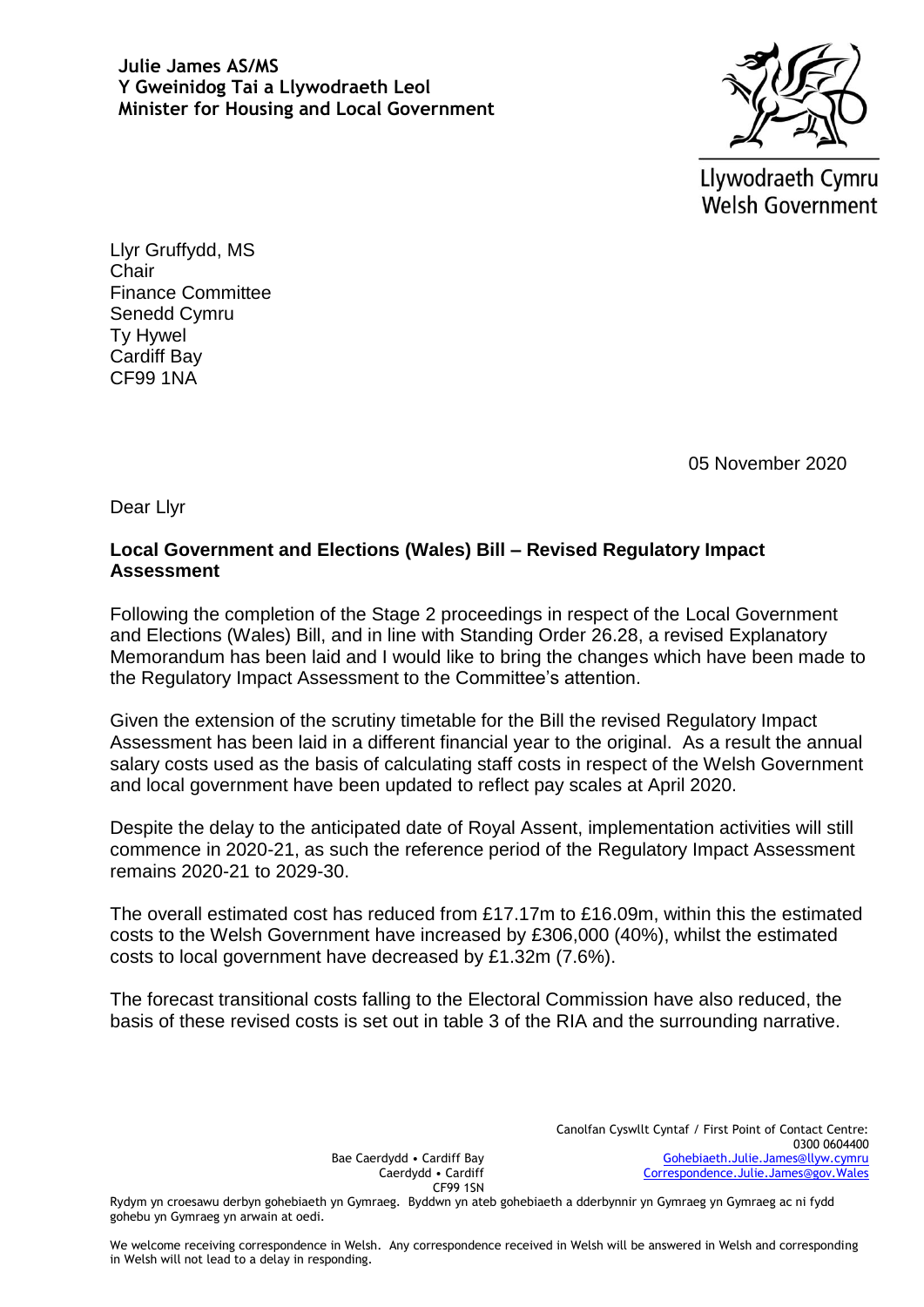## Costs to the Welsh Government

Work has continued to refine the implementation plans in order to ensure the necessary arrangements, guidance and subordinate legislation is in place to support the implementation of the Bill, subject to it being passed by the Senedd. The majority of costs have remained, fundamentally, unchanged, however there have been changes to the costs in respect of Part 1 – elections and Part 2 – general power of competence.

In terms of Part 1, as the implementation plans have developed it has become apparent that more staff resource than originally anticipated is required in order to ensure all necessary activities are completed whilst maintaining ongoing engagement with the electoral community. The revised forecast of resource requirements means the opportunity costs to the Welsh Government have increased by £272,000 over the financial years 2020-21 and 2021-22 making a total cost of £872,000. This represents an increase of 45% (although this increase also reflects the revised, and increased, pay scales).

The estimated costs to the Welsh Government in respect of Part 2 have increased by £23,000 to £42,000 over the financial years 2020-21 and 2021-22. The increase is a result of the Stage 2 amendment in respect of guidance on the exercise of the general power for a commercial purpose. The estimated costs of making Regulations to prescribe the qualification a community council clerk must hold to meet the second eligibility condition relating to the general power has also been added to the Regulatory Impact Assessment.

## Costs to local government

The transitional and recurrent costs to local government have reduced as follows:

- The forecast transitional costs have reduced by £535,000 to £2,415,000 and are now forecasted over three financial years from 2021-22 rather than 2020-21.
- The forecast recurrent costs have reduced by £782,000 to £12,567,000.

Whilst the reference period is unchanged there has been a shift in the profile of costs across the 10 year period. This is primarily due to the decision to postpone commencement of a number of provisions to May 2022, this will enable these provisions to be implemented by the incoming councils following the local government elections rather than subjecting councils to the new requirements within the 12 months preceding the elections. This has contributed to the decrease in recurrent costs for local government.

There has also been a reduction in the forecast costs, both transitional and recurrent, in relation to Part 1 of the Bill, as a consequence of the Senedd and Elections (Wales) Act 2020 (the 'Senedd Act'). At the point I introduced this Bill the Senedd Act was still progressing through the Senedd, with that Act now in force there are a number of costs which will fall, in full or in part, to that Act rather than this Bill. These primarily relate to awareness raising, the annual registration of the newly franchised electorate and the redesign of the standard invitation to register forms.

## The Committee's recommendations

In my letter of 23 March, following the publication of the Committee's Stage 1 report, I set out my initial response to the Committee's recommendations, and can now provide further detail in respect of those recommendations in response to which the RIA has been revised:

In response to recommendation 8, the potential savings of abolishing community polls have been considered in more detail. It has not proven feasible to offset the costs of establishing